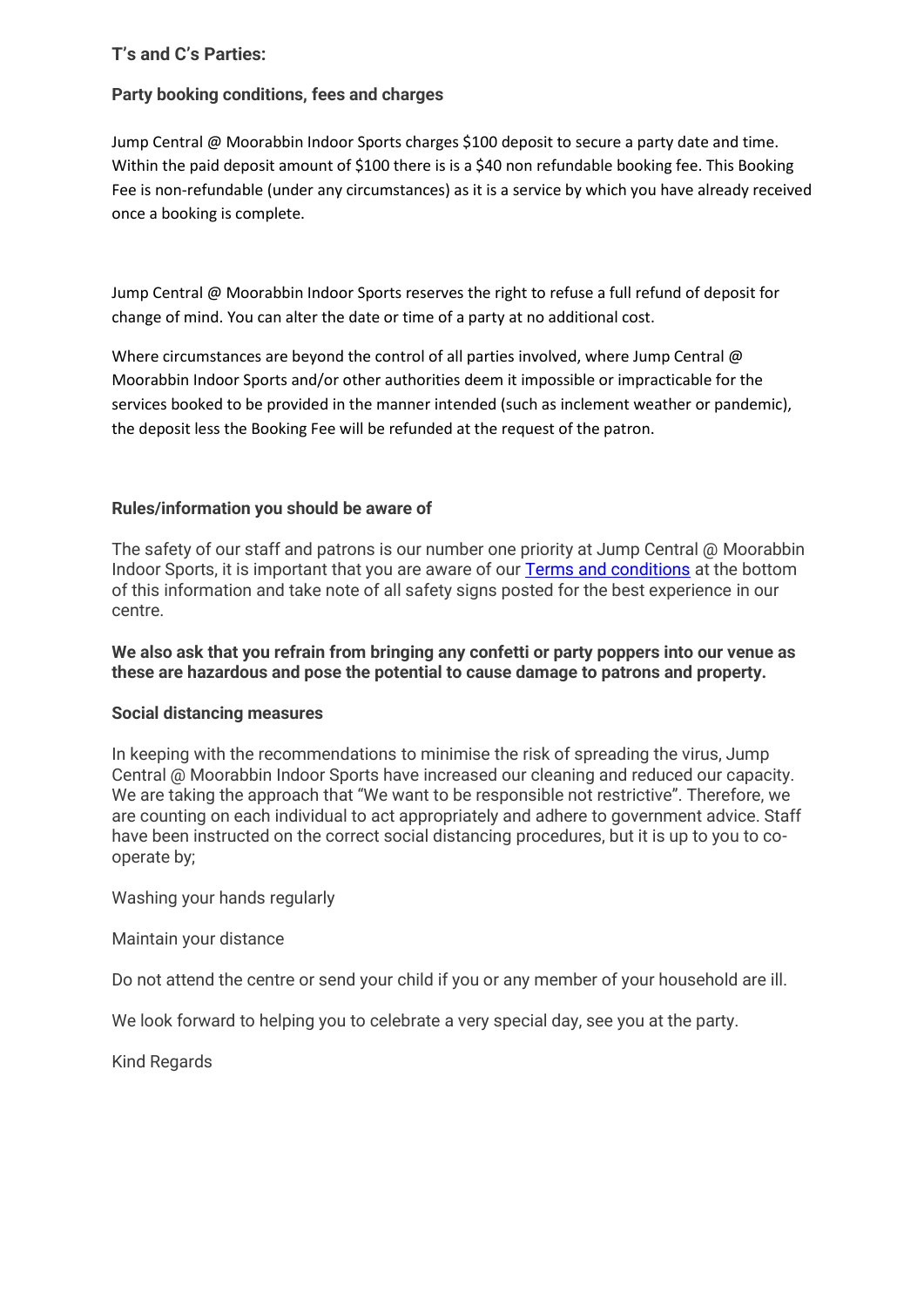### The Jump Central Team

**Moorabbin Indoor Sports Centre trading as Jump Central Trampoline Centre ("Jump Central Trampoline Centre at Moorabbin Indoor Sports Centre")**

> **Important Notice Exclusion of Liability and Waiver**

#### **Important Notice**

#### **Exclusion of Liability and Waiver**

Moorabbin Indoor Sports Centre trading as Jump Central Trampoline Centre ("Jump Central Trampoline Centre at Moorabbin Indoor Sports Centre") IMPORTANT NOTICE EXCLUSION OF LIABILITY AND WAIVER Note: These terms and conditions affect your legal rights, including those under the Australian Consumer Law (Vic) (the "Act"). It is important that you read and understand them before participating in any recreational activities at Jump Central at Moorabbin Indoor Sports. Jump Central at Moorabbin Indoor Sports is a supplier of recreational services (as defined in section 22 of the Australian Consumer Law and Fair Trading Act 2012). The recreational services include participation in trampolining, Use of Indoor Sport Courts: activities, such as Tennis, Netball, Basketball, Soccer and Futsal, aerial sport technique development, similar leisure-time pursuits and "recreational activities". By purchasing a ticket for the use of any of the facilities at Jump Central at Moorabbin Indoor Sports, you agree to and accept the following terms and conditions: 1. You acknowledge that the recreational activities are dangerous with many inherent risks and hazards and as a consequence personal injury and sometimes death can occur and you assume and accept all such risks and waive the right to sue Jump Central at Moorabbin Indoor Sports for any personal injury or death in any way whatsoever caused by or arising from participation in such activities. 2. Jump Central at Moorabbin Indoor Sports, its employees, directors and agents are not liable to you, your dependants or legal representatives for personal injury or death suffered by the customer due to the recreational activities not being supplied with due care and skill or not being reasonably fit for their purpose or for breach of any other of the consumer guarantees applied by the Australian Consumer Law (Victoria), or due to the negligence, breach of contract or statute or statutory duty by Jump Central at Moorabbin Indoor Sports. 3. Children under (3) years of age are not permitted to participate in without a paid adult jumping with them and can only participate at the managers discretion. You cannot participate in the recreational activities if you are under (13) unless you are supervised at all times by a parent or responsible guardian. By allowing a child between the age of (3) and (13) to participate in activities at Jump Central at Moorabbin Indoor Sports you agree that no level of supervision by the staff at Jump Central Trampoline Centre at Moorabbin Indoor Sports Centre or yourself can ensure their complete safety. 4. 'The weight limit for an individual user is 110 kg's. Jump Central at Moorabbin Indoor Sports recommends that if you have weight-related concerns and or other pre-existing medical conditions that you should consult your health services provider and receive medical clearance before engaging in these activities. 5. You agree to pay the cost of and you authorise Jump Central at Moorabbin Indoor Sports to take all steps it considers reasonably necessary to protect your welfare in the event of personal injury, including the administration of any emergency medical treatment and ambulance transportation. 6. If you purchase a ticket for the use of the trampoline facilities at Jump Central at Moorabbin Indoor Sports on behalf of another person, you agree that you make that purchase as an authorised representative of that person and accept responsibility for ensuring they are aware of these terms and conditions prior to participating in any of the activities. 7. You must comply with all signs or other directions of Jump Central at Moorabbin Indoor Sports. Jump Central at